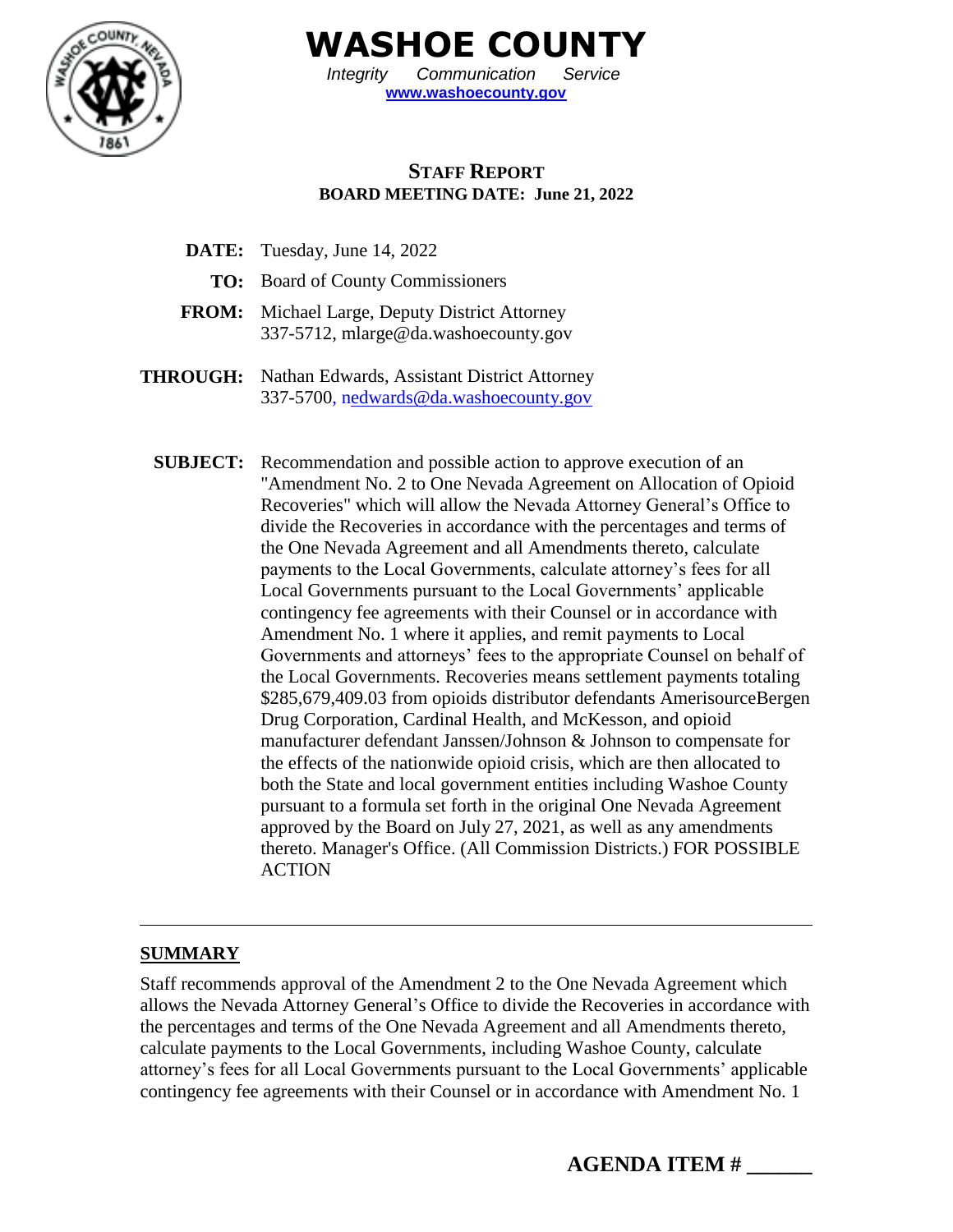where it applies, and remit payments to Local Governments and attorneys' fees to the appropriate Counsel on behalf of the Local Governments.

This Board has previously authorized the initiation of litigation against various defendants related to damages incurred due to the opioid crisis. On July 27, 2021, this Board entered into the One Nevada Agreement which provides the allocation model for distribution of any monetary recovery from the defendants between all governmental entities within the state of Nevada. This Board previously entered in Amendment No. 1 to the One Nevada Agreement which reduced Attorneys' Fees to 15%.

Pursuant to WCC 65.240(5), the Board has sole authority to settle any claim or suit for damages in excess of \$24,999. Pursuant to litigation authority delegated to the county manager or Board Chair pursuant to NRS 241.0357, authority is limited to \$150,000. It is expected this settlement will result in substantially more than these cutoffs. An estimate of the distributions to Washoe County is included with this staff report. Accordingly, Board approval has been sought.

## **Washoe County Strategic Objective supported by this item:** Stewardship of Our Community.

# **PREVIOUS ACTION**

March 26, 2019 - the Board approved an agreement for legal services for outside counsel to represent the County against manufacturers, distributors and dispensers of opioidbased drugs.

July 24, 2020 - a Complaint was filed against numerous corporate defendants.

June 8, 2021 - the Board received an update on the litigation and bankruptcy cases involving the various opioid defendants and took action to direct counsel for Washoe County to cast its vote to approve a bankruptcy plan consistent with other members of the Multi-State Government Entities ("MSGE") in the Purdue Pharma Bankruptcy Case No. 19-23649 filed in the United States Bankruptcy Court Southern District of New York.

July 27, 2021 – the Board approved the One Nevada Agreement on Allocation of Opioid Recoveries ("One Nevada Agreement") which provides the allocation model for distribution of any monetary recovery from the defendants between all governmental entities within the state of Nevada.

January 25, 2022 – the Board approved Amendment No. 1 to the One Nevada Agreement and Execution of "Subdivision Settlement Participation Forms" previously agreed upon for participation in settlements with: (1) the State of Nevada and opioids distributor defendants AmerisourceBergen Drug Corporation, Cardinal Health, and McKesson as listed in Exhibit C to the One Nevada Agreement, and (2) the State of Nevada and opioid manufacturer defendant Janssen/Johnson & Johnson as listed in Exhibit C to the One Nevada Agreement;

# **BACKGROUND**

After the Board hired outside counsel to represent Washoe County in opioid-related litigation matters a complaint was filed in the Second Judicial District Court. Counsel has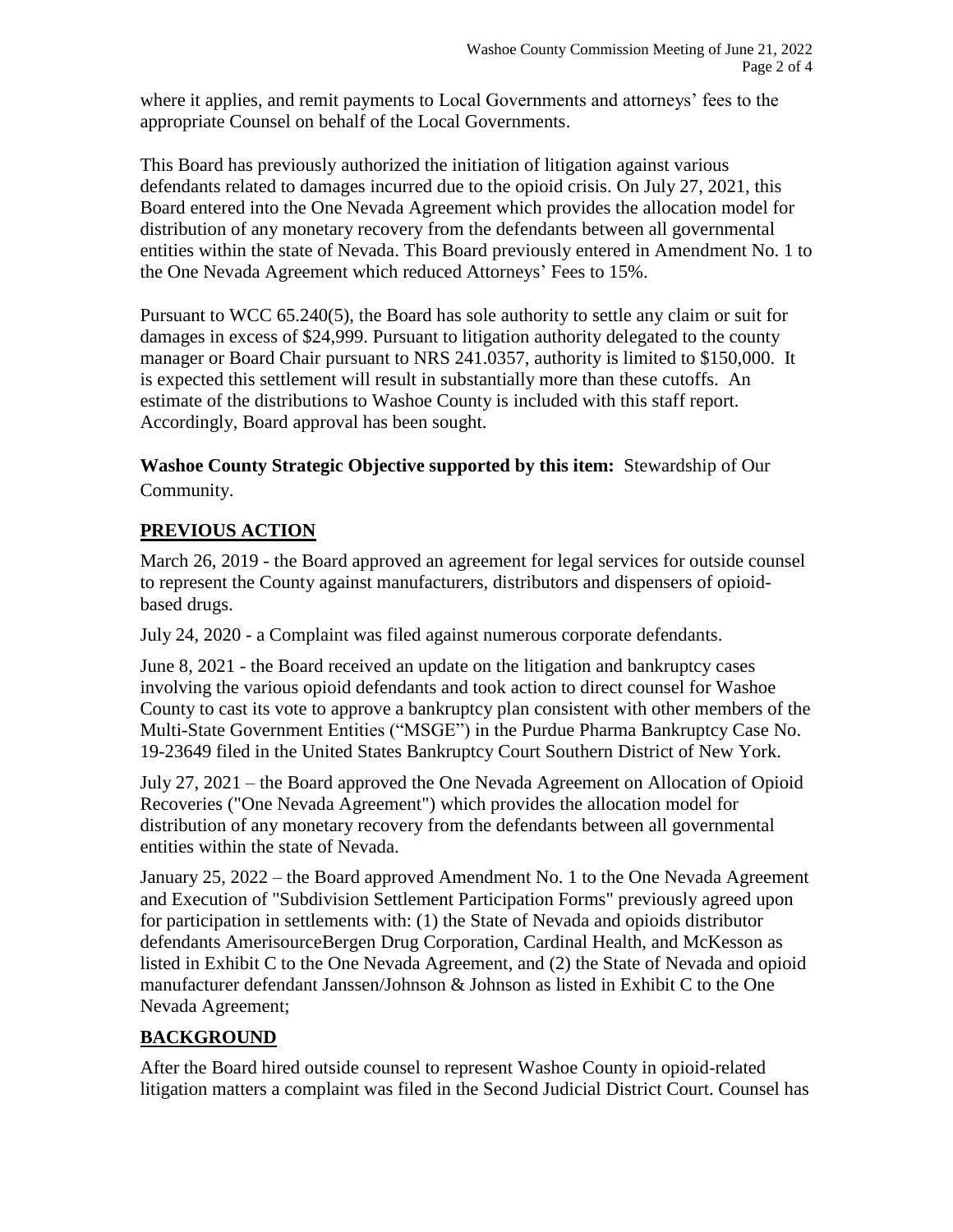filed actions in state district court and claims in bankruptcy actions across the country. Those cases are proceeding, and several are being resolved in the bankruptcy courts.

A settlement agreement has been reached between the State of Nevada and distributor defendants AmerisourceBergen Drug Corporation, Cardinal Health, and McKesson, and opioid defendant manufacturer Janssen/Johnson & Johnson. On January 25, 2022, Washoe County entered into this settlement agreement by agreeing to the subdivision settlement participation forms. Additionally, Washoe County entered into Amendment No. 1 to the One Nevada Agreement which capped attorneys' fees to 15%.

Amendment No. 2 to the One Nevada Agreement allows the Nevada Attorney General's Office to divide the Recoveries in accordance with the percentages and terms of the One Nevada Agreement and all Amendments thereto, calculate payments to the Local Governments, including Washoe County, calculate attorney's fees for all Local Governments pursuant to the Local Governments' applicable contingency fee agreements with their Counsel or in accordance with Amendment No. 1 where it applies, and remit payments to Local Governments and attorneys' fees to the appropriate Counsel on behalf of the Local Governments.

This settlement does not affect the ongoing litigation by Washoe County against the other defendants in the previously filed actions.

### **FISCAL IMPACT**

Although Amendment No. 2 in of itself does not have an associated fiscal impact, it's estimated that Washoe County is potentially eligible to receive in excess of \$10 million dollars over the next 16 years. Attached as exhibit to this Staff Report is an estimate of payments by Johnson & Johnson and the distributors to Washoe County between 2022- 2038. These amounts are subject to change based on ongoing federal legislation involving CMS Medicaid Costs. As set forth in the One Nevada Agreement, these payments will be used for abating the opioid epidemic in Washoe County.

Criteria for the uses of settlement funds are likely to vary depending on the timing of receipt of the funds, as well as the source of the funds and any other legal requirements. Therefore, when funds are received, they will be brought to the Board for acceptance and any necessary budget amendments.

## **RECOMMENDATION**

It is recommended that the Board approve Amendment No. 2 to the One Nevada Agreement which allows the Nevada Attorney General's Office to divide the Recoveries in accordance with the percentages and terms of the One Nevada Agreement and all Amendments thereto, calculate payments to the Local Governments, including Washoe County, calculate attorney's fees for all Local Governments pursuant to the Local Governments' applicable contingency fee agreements with their Counsel, or in accordance with Amendment No. 1 where it applies, and remit payments to Local Governments and attorneys' fees to the appropriate Counsel on behalf of the Local Governments